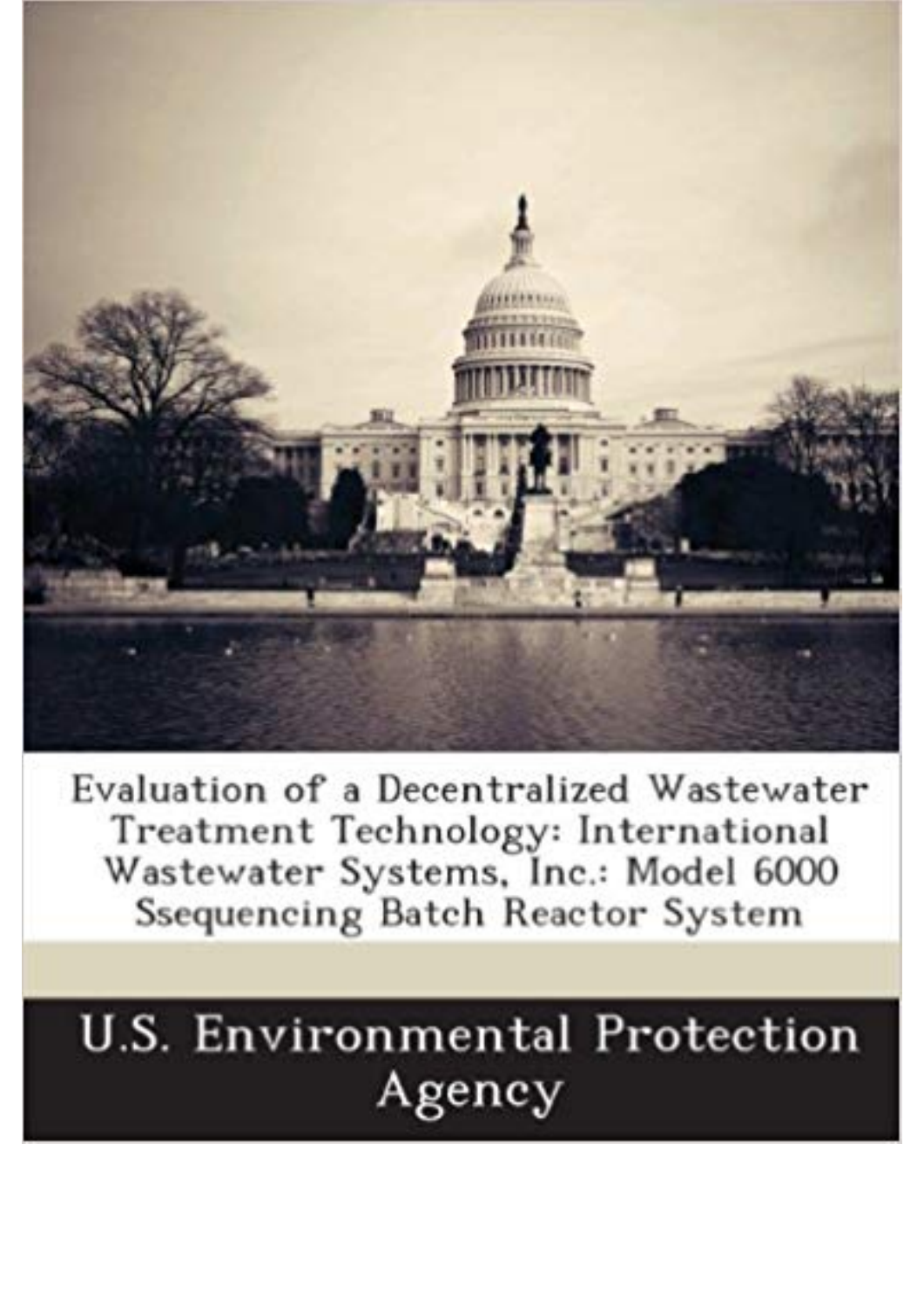*U.S. Environmental Protection Agency*

**Evaluation of a Decentralized Wastewater Treatment Technology: International Wastewater Systems, Inc.: Model 6000 Ssequencing Batch Reactor System**

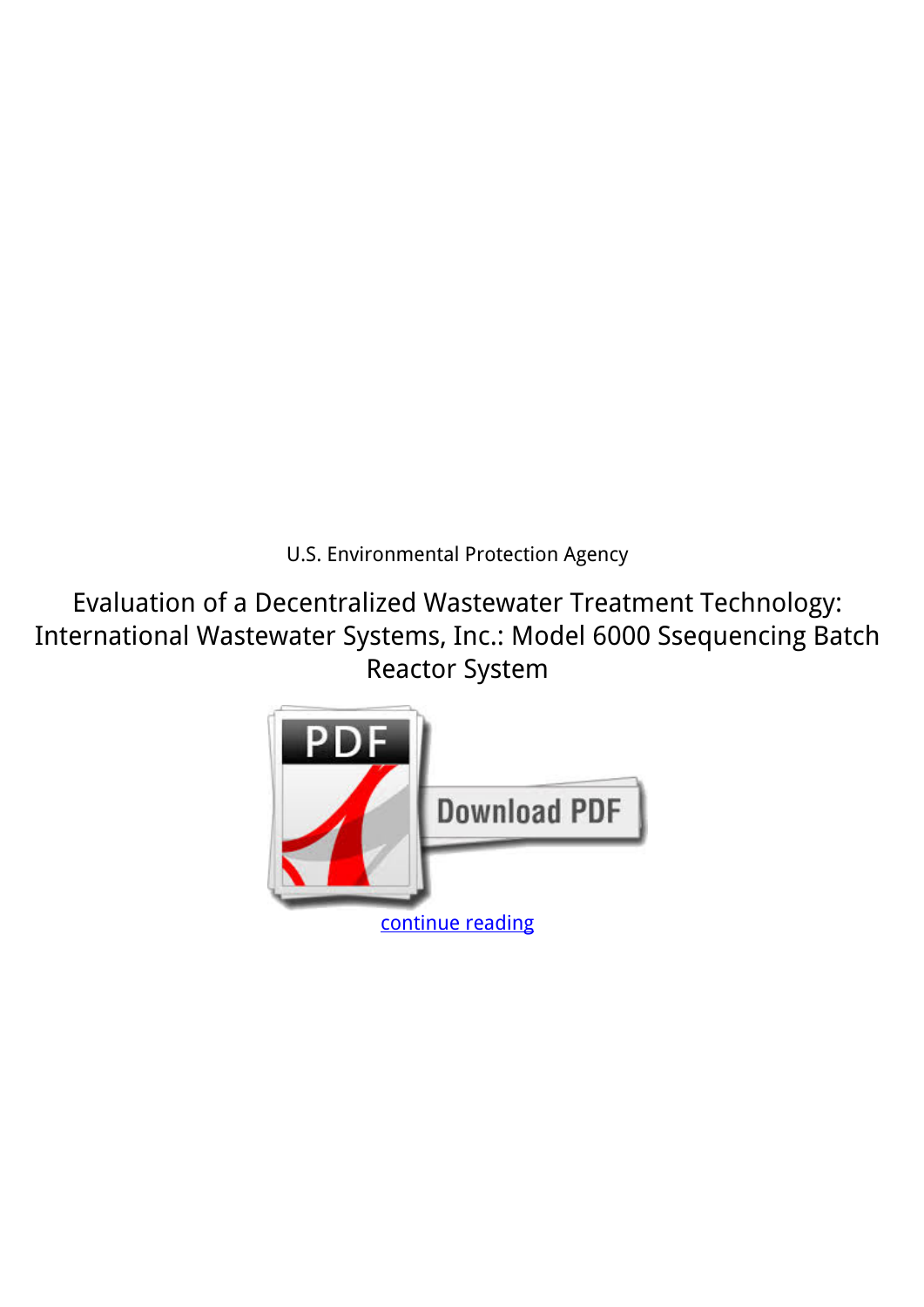The U.S. These publications outline new plans, detail problems with enforcing laws, document the need for fresh legislation, and describe brand-new tactics to use to resolve these issues. The company is charged with safeguarding human health and the environment, by composing and enforcing regulations predicated on laws exceeded by Congress. This assortment of publications ranges from historic documents to reports released in the new millennium, and features works like: Bicycle for a Better Environment, Health Ramifications of Increasing Sulfur Oxides Emissions Draft, and Ladies and Environmental Health. Environmental Protection Agency (EPA) was presented on December 2, 1970 by President Richard Nixon. The EPA's battle to protect health and the environment is seen through each of its official publications.



[continue reading](http://bit.ly/2Tge8Fv)